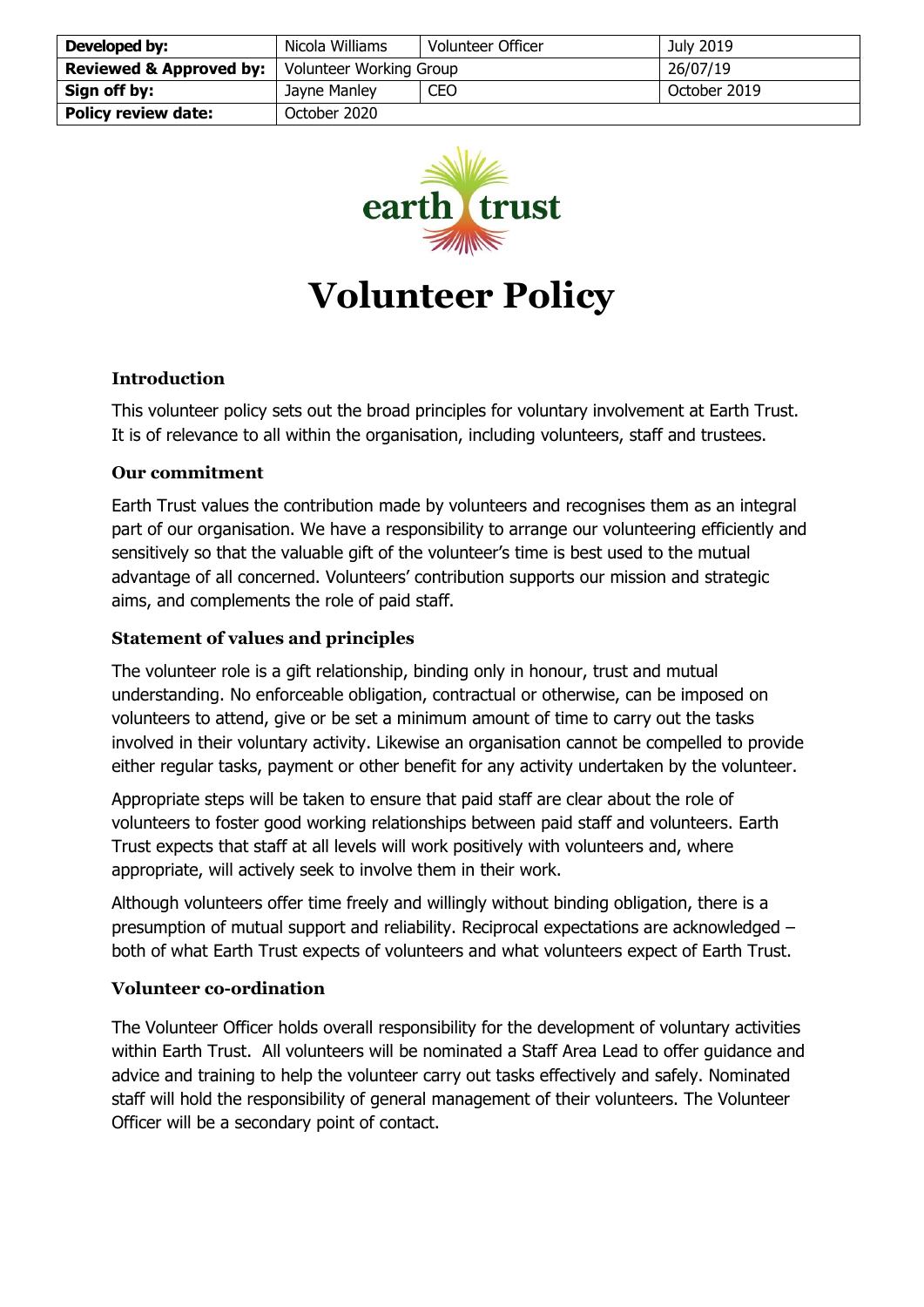## **Recruitment and selection**

Earth Trust is committed to equal opportunities and believes that volunteering should be open to all regardless of race, gender, religion, sexual orientation, political beliefs or offending background that does not create a risk to vulnerable groups including children. The acceptance of volunteer assistance for a particular role is made on merit, the sole selection criterion being the individual's suitability to carry out agreed tasks. Information about the volunteer not relevant to the performance of the volunteering tasks concerned will be disregarded by the organisation in terms of recruitment and selection.

Volunteering opportunities will be widely promoted in ways that make them accessible to all members of nearby communities.

Volunteers who are considered unsuitable for a particular task will either be offered alternative voluntary involvement with Earth Trust or referred to the nearest volunteer centre.

## **Induction and ongoing supervision**

Volunteers will have a clear and concise role description. New volunteers will be properly inducted into the organisation. Volunteers will be properly briefed about the activities to be undertaken and given all the necessary information to enable them to perform with confidence.

Volunteers will be made aware of and have access to all the organisation's relevant policies including those relating to volunteering, health and safety, and safeguarding.

Volunteers will have a named member of staff to whom they can take their volunteering concerns and seek guidance and support.

Volunteers will have access to regular support and supervision.

Earth Trust recognises that volunteers require satisfying work and personal development and will seek to help volunteers meet these needs, as well as providing the training for them to do their work effectively.

### **Recognition and thanks**

Regular social events will be held throughout the year to give formal recognition of the contribution made by Earth Trust volunteers. Formal recognition will be expressed through annual reports, social media, website articles, Supporters' Day and National Volunteers' Week.

### **Health and Safety**

Volunteers will receive a health and safety induction applicable to their chosen volunteering opportunity, prior to volunteering. Earth Trust will provide any health and safety equipment required for a volunteer to safely carry out their activities. Earth Trust recognises that it is duty bound to ensure the welfare of volunteers whilst they are volunteering for the Trust. Any accidents or near misses must be reported by volunteers to their allocated member of staff at the earliest opportunity. It is the responsibility of the allocated member of staff to